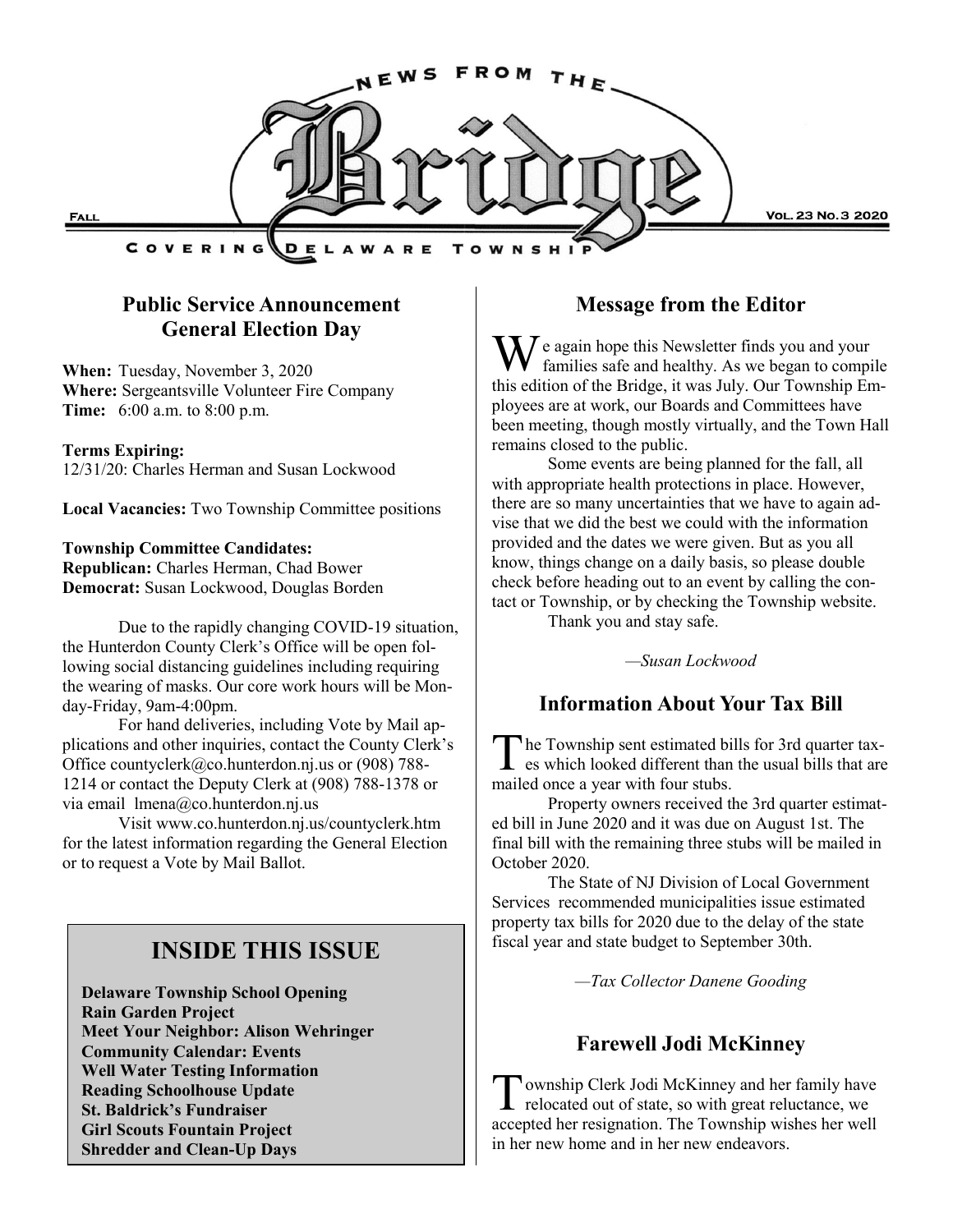*by Sally Gullette*

A lison Wehringer has been a member of *The Brid*<br>newsletter committee for the past twelve years. lison Wehringer has been a member of *The Bridge*  Both professionally and personally she has an interesting story to tell.

When Alison was in ninth grade, her family moved from the upper East side of Manhattan to historic Roosevelt Island, a two-mile strip of land in the East River. Primary access to the island was by tramway. If that was shut down you could share a cab with whoever was around and reach the island by going to Queens and crossing a bridge onto the North side of the island. "It was like living in a small town" Alison said. Shopping was limited to a deli, a small grocery store, a dry cleaner's, a pizza parlor and a liquor store. She moved from the Island in 1986, three years before it got subway service. This former New York City girl has found life on this side of the river far more appealing as she and her husband Dave have been happily settled in the Township for the past 12 years.

The year 2008 proved momentous for Alison. She had been working at Merrill Lynch for 25 years, doing domestic and international market planning and brand and relationship marketing. Her job took her to France, Switzerland, London, and Japan, which aside from the rigors of business travel she described as a great learning experience and a cultural awakening. By 2008 domestic job-related travel was consuming about half her time. When the company offered early retirement, she jumped at the chance. Shortly thereafter the market collapsed. During this time her mother's health began to fail and the early retirement allowed Alison to be with her mom in the last year of her life. It was also the year that she and her husband discovered and moved to Delaware Township.

Education had been very important in Alison's home. Many of her relatives had PhDs and her mother earned one in comparative literature the same year Alison graduated from High School. After her mother passed, Alison decided to pursue a Master's Degree to honor her mother and consequently earned one in counseling from Rider University. She graduated at about the same time a job opened up in the Admissions Office there, where she is now employed. She describes the job transition as going from one that rewarded her financially to one that nourishes her soul. She works with new and returning adult students, helping them find the right program and guiding them through the admissions process, a job she finds extremely rewarding and one that satisfies her need to help people.

Alison and her husband are hikers and avid golfers and are just discovering the joys of kayaking. But more than anything, Alison loves puzzles. Perhaps the most important puzzle of her life is tracing her biological family. Adopted as an infant, she knew nothing of her biological parents until she started searching for her roots through multiple genealogy sites. She now knows who her mother was and has traced her biological family back to Australia and England. Her biological mother is no longer living but Alison has discovered and had contact with a few of her other biological relatives.

As you read your newsletter, you can thank Alison for the puzzles included, as well as for many articles that she has contributed over her many years volunteering on the Newsletter Committee.

# **Delaware Township School: Reopening**

D elaware Township School (DTS) faced unexpected changes with the onset of the Covid-19 Pandemic. With the abrupt move to virtual learning, and the disruption in contact with our students, teachers worked to create an online learning environment from March through June. Students experienced a whole new method of instruction as they studied the curriculum.

In June, the eighth graders celebrated graduation via a drive-by diploma pick up and car parade through Town. Many thanks to our Fire and Police Departments for leading the parade and making our eighth grade students and families feel special!

Thanks to the successful referendum, Phase 1 improvements to the school including HVAC updates, underground oil tank removal/replacement, electrical panel upgrade, and generator projects are ahead of schedule.

We anticipate that September will have similar challenges in instruction, however, DTS staff has been hard at work preparing to offer targeted and enhanced learning experiences. Online or in person, our focus remains on student growth, safety, and overall student wellbeing.

Following government guidelines and pending state approval, DTS plans on moving forward with our Restart plan to safely open our doors to staff and students as required by the NJDOE.

We miss our students and look forward to again seeing their happy faces back where they belong.

# **HC Library Newsletter**

Hunterdon Happenings Newsletter: The Hunterdon<br>County Library offers concerts, movies, lectures, I unterdon Happenings Newsletter: The Hunterdon and much more free to the public. The best way to stay in the know about upcoming events is the online newsletter, Hunterdon Happenings. Sign up today by visiting the website www.hclibrary.us and click on the sign-up now button.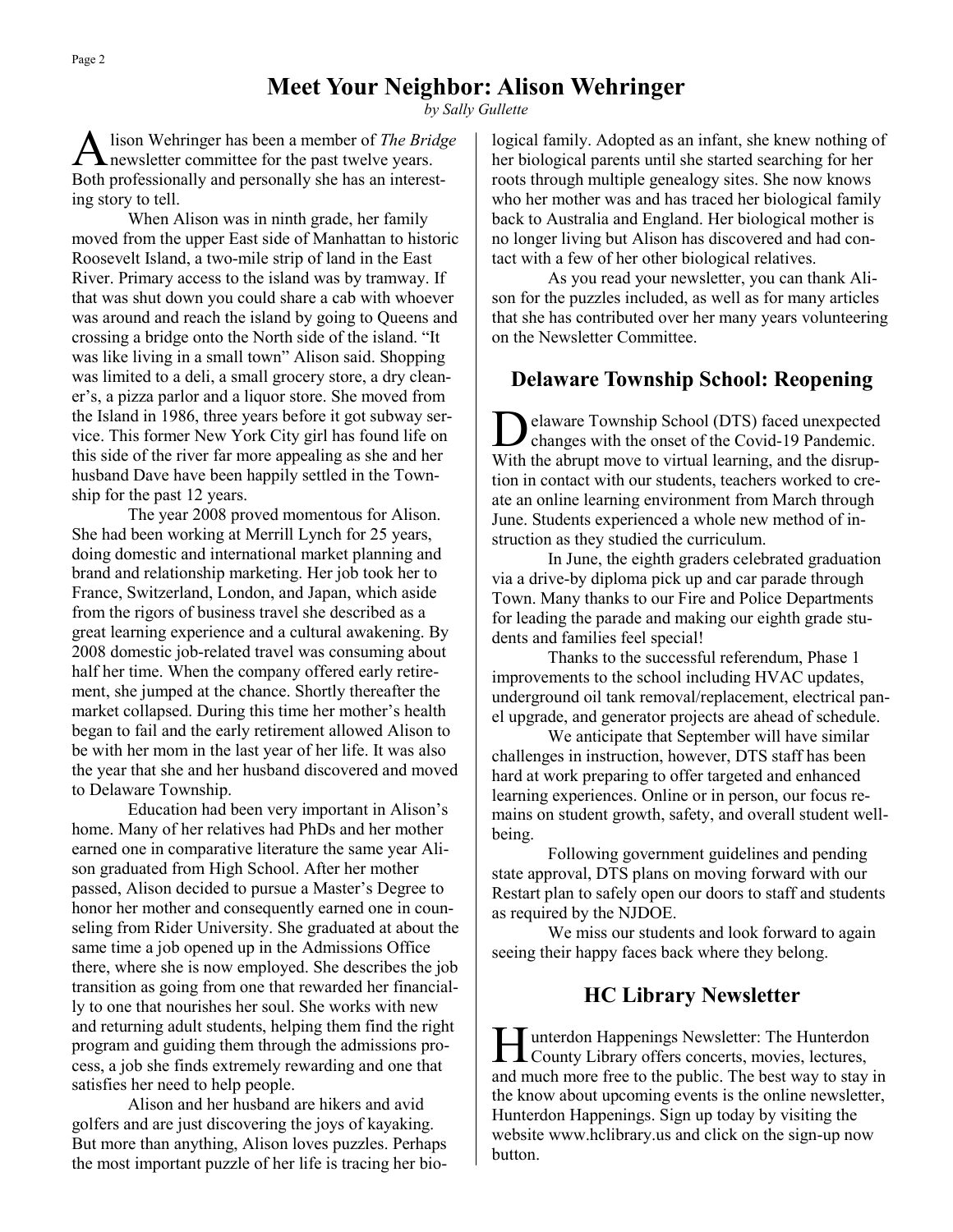# **Rain Garden Helps Delaware Township Maintain NJPDES Permit**

T he Delaware Township Environmental Commission and Delaware Township School offer heartfelt thanks to Lauren Bruhl, with help from Jeff Douglass, Rutgers Nursery's rain garden specialist, for designing and installing a rain garden outside of the main entrance to Delaware Township School.

Ms. Bruhl is a former DTS student and a recent graduate of Hunterdon Central Regional High School. She is a National Merit Scholar and will attend Washington University in St. Louis to study environmental policy.

Delaware Township, a Tier B Municipality, must maintain a NJ Pollutant Discharge Elimination System (NJPDES) master general permit to protect surface water as it flows into the waters of the State. This permit addresses stormwater quality and quantity issues.

As a part of this NJPDES permit, Delaware Township maintains a stormwater management plan and enforces this plan through Ordinance, §230-114. Delaware Township also maintains the permit by earning points through Local Public Education and Outreach Activities. A total of 12 points is needed. This rain garden helps fulfill these points.

As part of General Public Outreach, the rain garden is a permanent display in a highly-visible location. Brochures will be developed and displayed at the rain garden informing residents of its function. The brochures will be supplemented with a power point presentation of the rain garden's construction, thus inviting residents to consider building their own rain gardens using a downspout at their homes. This information will also be posted on the Delaware Township Environmental Commission website. Follow-up programs include the following: rain garden display at Community Day; develop promotional items with the students of DTS; correlating the use of the rain garden with current school curricula; etc.

#### **What is a Rain Garden and How Can I Help?**

Rutgers University defines a rain garden as a landscaped shallow depression that allows rain and snowmelt to collect and seep naturally into the ground. The DTS Rain Garden collects the run-off from a roof downspout. Rain gardens allow 30% more water to soak into the ground instead of running off and down into a storm drain. In the garden, pollutants are filtered out and pesticides are broken down by microorganisms.

Abutting the rain garden, behind the benches, is an area of mulch to create a pollinator garden. Pollinators are at a critical population level at this time.

Residents can help! The Environmental Commission is soliciting plant donations from Township residents. Fall is a great time to separate plants that have overgrown their space in a flower bed. The EC is seeking ONLY native pollinator plants that are NATIVE to NJ,

tolerant of partial shade, and that grow no taller than four (4) feet in height. A suggested list, by common name: bee balm, black-eyed susans, blazing star, butterfly weed, cardinal flower, coneflower, coral bells, coreopsis, creeping phlox, foam flower, great blue lobelia, harebells, mist flower, swamp milkweed, wild geranium.

For more information on the existing Tier B NJPDES permit program, see www.nj.gov/dep/dwq/ tier\_b.htm. Any other questions, contact Kathy Klink, kklink@delawaretwpnj.org; 609-397-3240, ext. 208.

# **Electric Aggregation Update: New Rates and Contract**

A s previously reported, Delaware Township residents, with the exception of those opting out, are s previously reported, Delaware Township resinow obtaining their electricity from a third-party provider, IDT Energy Inc. As a reminder, the Township joined the Hunterdon Area Energy Cooperative (HAEC) and obtained a rate that was already in effect in several other Townships. Because that agreement ends at the end of this year, the HAEC went to auction for a new contract term to purchase electricity.

In addition, this time we also asked for a second rate that would include more "green energy." Both of those rates came back lower than the rate that residents pay if they remain with the rate that JCP&L is offering.

Again, what do you need to do? Nothing. All of this occurs behind the scenes unless you choose to opt out and go back to paying whatever rate JCP&L is providing. More information and the green energy option will be provided to you in October.

Also, please don't be fooled or confused by those calls and letters inviting you to choose a 3rd party electricity provider. The company that we are using will not be soliciting for your business but you will get information from Delaware Township providing the new rates and all the information you'll need if you want the "greener" rate, or to opt out.

If you have any questions, contact www.njaggregation.us/HAEC or 877-292-3904.

# **PennEast Pipeline Update**

The US Supreme Court has requested an opinion<br>from the US Solicitor General's Office regarding the he US Supreme Court has requested an opinion eminent domain case brought by PennEast. The Court is now in summer recess and we expect to hear further in the fall with two possible outcomes: 1) The Supreme Court accepts the case in which case they will not likely hear arguments until 2021; or 2) The Supreme Court refuses to accept the case and the lower court's ruling will stand and PennEast will not be able to cross 41 New Jersey owned or controlled properties.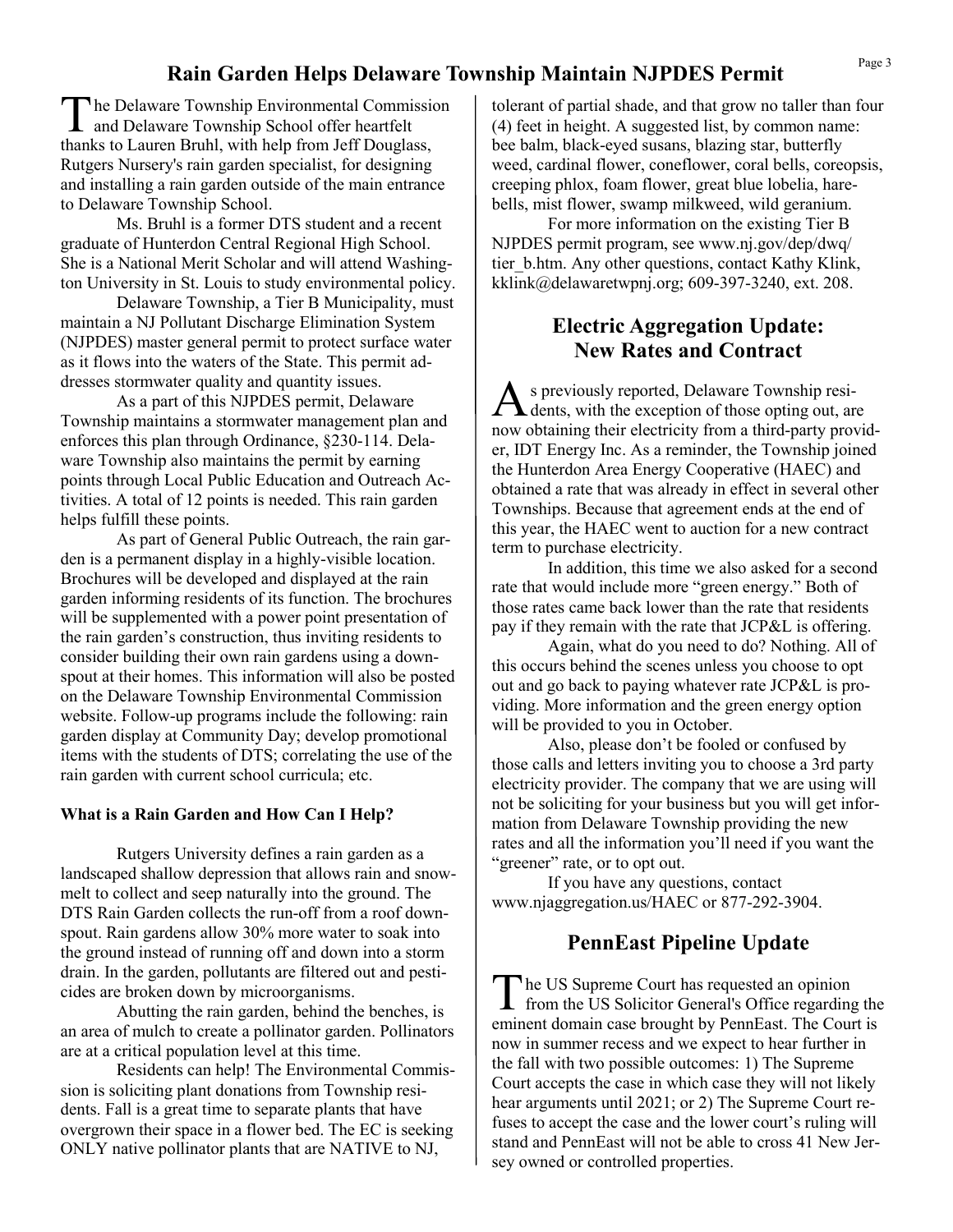#### Page 4 **Delaware Township Historical Society Historical Organizations**

#### **Reading Schoolhouse**

D elaware Township owns the Reading School property. The Delaware Township Historical Society leases it for \$1 a year and is committed to maintaining the historic site. The current phase of work aims to restore it to its final years as a school in the late 1940's.

We interviewed a number of people who went to school there or with other memories of it. We have some photographs from that period, as well as just one from an earlier time, when it was actually an all stone "one-room" school, before the wood-frame cloakroom was added to the front. In addition, the building itself shows much evidence of what it was like prior to the additions that were installed during its six decades as a dwelling.

In July of 2020, we completed repainting the exterior woodwork. It began as a volunteer project, but professional painters were hired. The colors were carefully matched to historic paint layers, and the extent of the darker trim color was dictated by an old black and white photo of the building with school children in front of it.

Most of the additions made inside, during it's "dwelling" period, have been removed by volunteers. A professional stone mason, who can work just as the old time masons did, has completed most of the repairs needed on the inside walls. The next step is to make moldings to replace the ones that were removed to put up plaster board. There are examples of original moldings still intact, which will be matched. There was a long wood structure, below the blackboard across the entire wall in front of the students, that needs to be recreated. It probably had a chalk and eraser shelf on top, and a bookshelf below, but it's hard to tell for sure. Its design may require some conjecture.

When the interior trim is completed, the plaster on the interior walls will need many nail holes and other damage repaired, and it will need to be filled in up to the new woodwork. The painting of the plastered stone walls will require matching an interesting "stenciled" technique that probably had been there many decades prior to its being obscured by plaster board.

For now, we do not intend to replace the plasterboard ceiling in the main room, though it will need some repair and painting. The plain single-layer board floor in the main room was covered, probably in the 1950's, with high quality narrow-strip maple hardwood. We are leaving it intact for now, and may end up keeping it. The exterior stucco over the stone is high quality and in excellent condition. Unfortunately, it has a non-historic rough "popcorn" finish, painted. If practical, we are considering adding a thin layer of additional stucco to achieve an historically accurate texture and material, even though it covers uncoated stones "peeking through" as it used to.

O ur town has two historic preservation organizations: the Delaware Township Historic Advisory Committee, and the Delaware Township Historical Society. The difference between the two can be confusing.

The Delaware Township Historical Advisory Committee (HAC) was first established by Delaware Township in 2010. Its members are appointed by the Township Committee to advise on local historic preservation matters. An important function is providing comments and expertise to the Township Committee on township or county sponsored projects that may affect historic properties listed on the New Jersey Register of Historic Places. The HAC may also facilitate or develop new nominations of properties to the New Jersey and National Registers. Recently, HAC members have provided guidance on an upcoming Covered Bridge maintenance project and on two recent road projects in Sergeantsville. Whether remotely or in person, HAC continues working on historic cemeteries, our mission statement and communications, and whatever interesting projects come our way. For more information about the HAC, email dthistoricadvisorycommittee@gmail.com, check the Township website, or contact the Township Clerk.

The Delaware Township Historical Society (DTHS) is a private, non-profit corporation established in 2005 whose mission includes discovering and memorializing the history and architecture of Delaware Township, and much more. The DTHS maintains a rich website at www.dthsnj.org with links to the Reading Schoolhouse, Raven Rock, historic districts, membership information, and more. Be sure to check out the History Mapping page, a Google Earth-based digital geographical resource that anyone can use.

The HAC and DTHS work together on stewardship of properties, including the Reading Schoolhouse and the Holcombe House. Speaking of the Reading Schoolhouse, take a drive by on Raven Rock Road and see it freshly painted, thanks to a generous member of the HS. It looks fantastic! The HAC and DTHS are separate organizations but each welcomes all who are interested in local history to get involved.

# **Library Learning Opportunities**

Hunterdon County Library offers LinkedIn Learnin<br>
a site that includes over 5,700 courses (and over unterdon County Library offers LinkedIn Learning, 180,000 videos) in popular fields for anyone looking to learn new skills in a wide range of subjects including photography, design, marketing, management, animation, music, and web development. Experts have created courses and provide supplemental materials like exercise files and relevant work samples, and new courses are added weekly. Visit www.hclibrary.us for more info.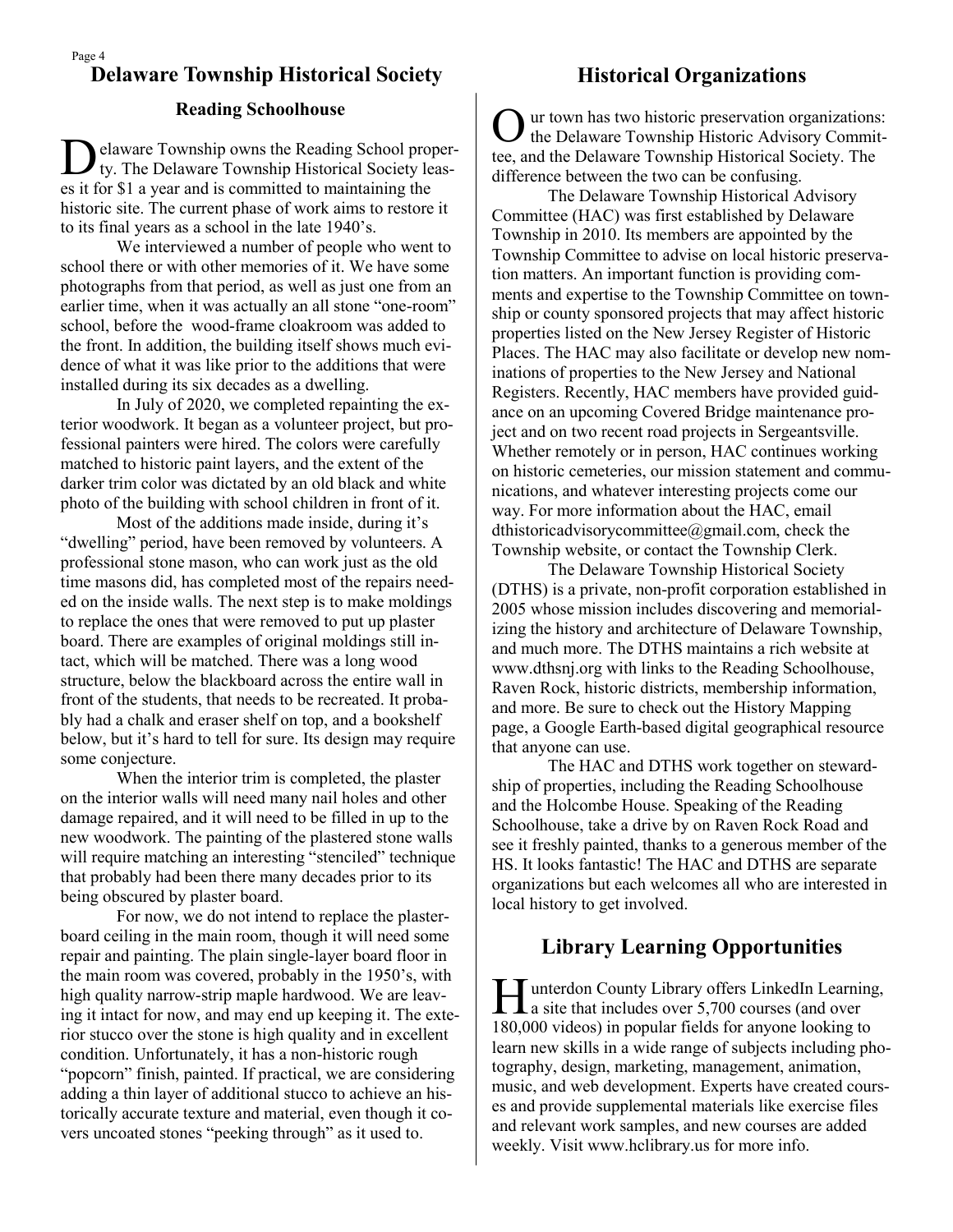# **Well Water Test Kits Available**

While many of us know our blood pressure, choles-<br>terol and sugar levels, do you know the levels of coliform bacteria, arsenic and other contaminants in your drinking water? When was the last time you had your well water tested? If your family gets its drinking water from a private well, how do you know that the water is safe to drink? Unlike public drinking water systems, private wells are not checked for contamination before the water is sent to the tap. Households that use private wells must take special precautions to ensure the safety of their drinking water supplies.

Public health authorities recommend annual testing. If your well has not been tested for several years, now is the time to test. You can sample your well water as part of the community well-testing program.

The Delaware Township Environmental Commission and the Raritan Headwaters Association (RHA) are co-sponsoring a community well-testing program for homeowners to test their drinking water for chemical and biological contaminants at a reduced cost.

Water test kits are available for purchase on Tuesday, September 8th thru Thursday, September 10th, and Tuesday September 15th from 9:00 am to 3:00 pm at the Delaware Township Municipal Building. Well water test kits will also be available for purchase at the Delaware Township Municipal Building in the evening on Wednesday, September 9th from 5:00 pm – 7:00 pm.

Each test kit comes with easy-to-follow instructions and all required containers. To purchase a test kit, you must bring a check (no cash) made payable to the Raritan Headwaters Association.

Sample containers and completed paperwork must be returned to the Township Building on Wednesday, September 16th between 7:00 a.m. and 9:00 am.

Residents may have their drinking water tested for coliform bacteria and nitrates for \$60. Additional testing options are available. Please see "What Should I Test My Well Water For?" on the Township's website (www.DelawareTwpNJ.org) for a complete listing of the available tests and the associated prices.

Note that while all water samples are analyzed by a certified laboratory, you will be collecting the water samples yourself and the sample results cannot be used to satisfy the Private Well Testing Act if you are selling or renting your home. The sample results from the community well-testing program should be used for informational purposes to assess your drinking water quality.

For more information about RHA's well-testing program or with questions on what you should test your well water for, please call Mara Tippett at (908) 234- 1852 ext. 401 or e-mail welltesting@raritanheadwaters.org.

# **New Property Preserved**

O n June 30, D&R Greenway announced preservation of 58 forested acres in Delaware Township.

Located at 190 Locktown/Sergeantsville Road, the land was preserved in partnership with Delaware Township and Hunterdon County.

The land abounds with history containing remnants of a stone house dating to the 1800s and stonewalls. Habitat supports birds of management concern in NJ, including hairy woodpecker, pileated woodpecker, redbellied woodpecker, Carolina wren, tufted titmouse, and white-breasted nuthatch.

The 58 acre-property belonged to the Joseph Cisek family, whose widow, Joan, sold their bucolic land at a price that included a donation to land preservation.

Daughter Patty Kulita told D&R Greenway, "This is exactly what Dad would have wanted. He loved nature, and I am sure he is smiling down. Dad is happy, Mom is happy and we (the family) are all happy. These are 58 acres that will not be developed. It will stay as it is now, forever."

Delaware Township joins with D&R Greenway in thanking the Cisek family for choosing preservation. We also thank D&R Greenway for partnering with us to complete this process from home during the pandemic.

# **Girl Scout Troop Silver Award Project: Water Fountain and Water Filling Station**

As part of Girl Scout Troop 81252's Silver Award<br>project on reducing plastic consumption in our local s part of Girl Scout Troop 81252's Silver Award community, the troop helped install a new water fountain and water bottle filling station at Dilts Park. It is located between the bathrooms and the water is clean and safe.

 If you are enjoying beautiful Dilts Park, stop by the fountain, take a "fountain selfie" and post it to Facebook or Instagram using the hashtag #Diltswaterfountain. We will be counting social media posts as part of our Silver Award project. Every post will help us, and every piece of plastic that you avoid using will help our community.

 We hope you enjoy using the new water fountain at Dilts Park! Thanks to: Girl Scout Troop 81252, Abbey K., Ayla B., Isobella R., Lauren T., Lydia H., Mary Kate H., Natalie H., and Sophia M.

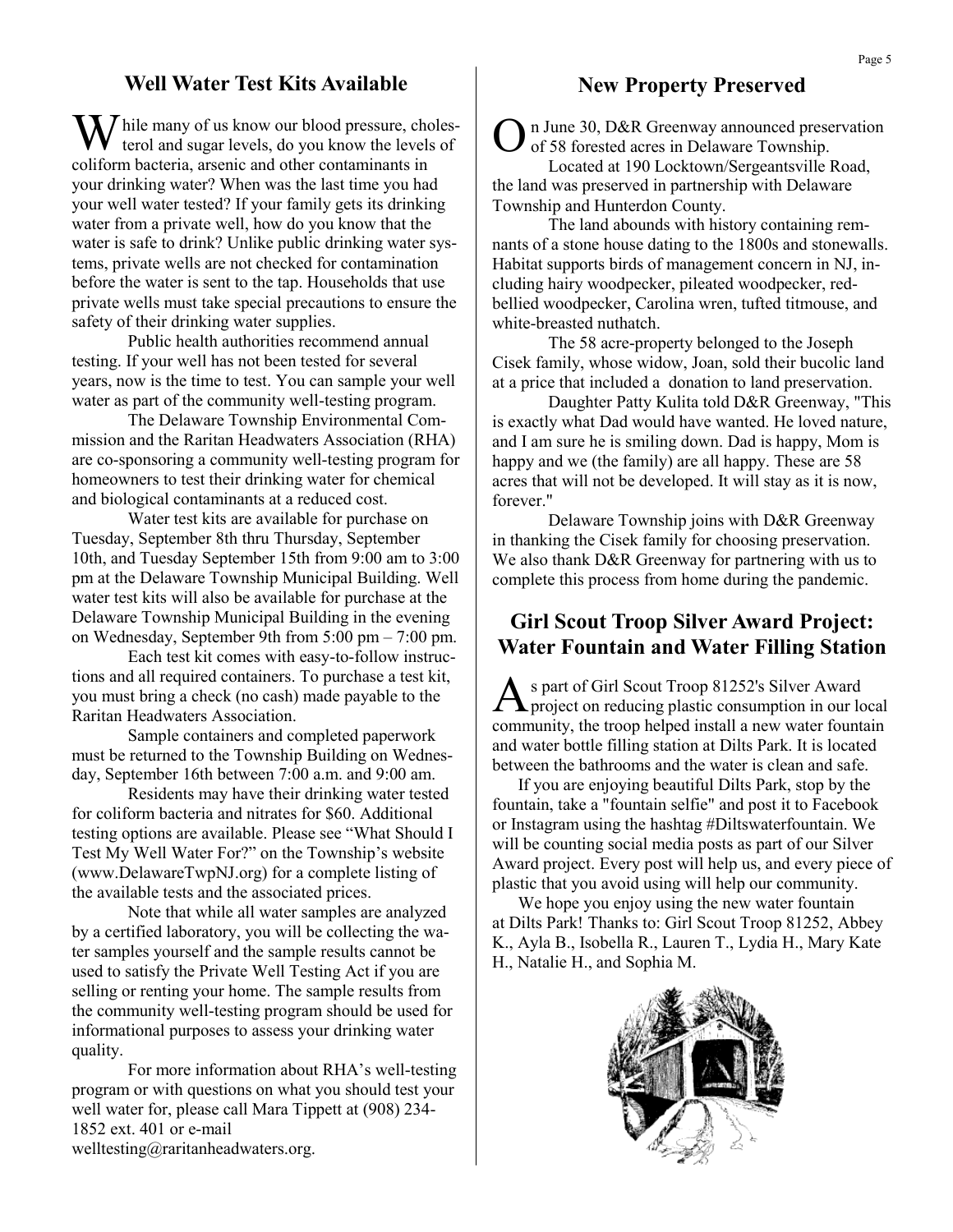# **Community Calendar**

#### **Township Offices closed:**

**Sep 7:** Labor Day **Oct 12:** Columbus Day **Nov 26-27:** Thanksgiving Holiday

**NOTE:** From March through August, many meetings were either postponed or conducted remotely using Zoom Meetings. As of now, we do not know when inperson meetings will resume.

To find out if a meeting will be held and/or to obtain access to any Zoom meeting, contact the Chairman of the relevant committee or call the Township for information and instructions.

**Township Committee:** 7:30 p.m. 2nd & last Monday - 9/14, 9/28, 10/13, 10/26, 11/9, 11/30

**Planning Board: 7**:30 p.m. 1st Tuesday - 9/1, 10/6, 11/3, 12/1

**Board of Health:** 7:30 p.m. 1st Monday - 9/8, 10/5, 11/2, 12/7

**Open Space Committee:** 7:30 p.m. 3rd Monday - 9/21, 10/19, 11/16

**Agricultural Advisory Committee:** 7:00 p.m. 1st Tuesday - 9/1, 10/6, 11/3, 12/1

**Board of Adjustment:** 7:30 p.m. 2nd Thursday - 9/10, 10/8, 11/12

**Recreation Commission:** 7:30 p.m. 1st Monday - 9/8, 10/5, 11/2, 12/7

**Environmental Commission:** 7:30 p.m. 3rd Wednesday - 9/16, 10/21, 11/18

**D.T.M.U.A.:** 7:30 p.m. 1st Thursday - 9/3, 10/1, 11/5, 12/3

**Shade Tree Commission:** 7:30 p.m. 4th Thursday - 9/24, 10/22, 12/3

**Historic Advisory Committee:** 7:30 p.m. 2nd Wednesday - 9/9, 10/14, 11/11

**Newsletter Committee:** Quarterly

**Recycling Depot:** Open every weekday from 8 a.m. to 3 p.m. at the Township Garage on Rt. 523. Call Recycling Coordinator Kathy Klink at 609-397-3240 Ext. 208 with any questions.

# **Fall Concert Series Cancelled**

Due to the continued uncertainty, the Trustees of the Locktown Stone Church have decided, with regret ue to the continued uncertainty, the Trustees of the and a heavy heart, to cancel the Fall 2020 concert series as the health and safety of our concert goers and performers are our first priority.

# **Virtual Shave for Kids' Cancers**

D ue to the current pandemic, the 8th Annual St. Baldrick's Event in Sergeantsville will be a "virtual" head shave and NOT held in person at the Sergeantsville Fire House. Volunteers are asked to register online for the event, seek sponsors for their endeavor, and shave their heads in the safety and comfort of their own home. Our selfless shavees stand in solidarity with the more than 500,000 children currently battling cancer. To register as a shavee please visit: www.StBaldricks.org/ events/RaysofHope2020.

Through the years, our event has raised in excess of \$383,000 for lifesaving childhood cancer research. These funds have made it possible to fund five previous research grants and this year will continue to support research on pediatric leukemia and graft versus host disease being conducted at Case Western Reserve University School of Medicine by Dr. Reshmi Parameswaran.

Unfortunately, funding for the most promising new research to give all children the hope of long and healthy lives is at an all time low. Past events have garnered great community support by attendance and participation. It is our greatest hope that everyone will continue their support with a monetary donation this year. Donations are accepted through the link above or checks made payable to St. Baldrick's Foundation can be mailed to the attention of Linda Swackhamer at P.O. Box 61, Sergeantsville, NJ 08557.

In addition, plans are underway to participate in the Township wide yard sale on Sept. 12th. All sales at 61 Rittenhouse Road will benefit St. Baldrick's. Please stop by and support our efforts to conquer kids' cancers.

# **Hunterdon County Library News**

 $C$  heck out our website www.hclibrary.us,<br>
Www.facebook.com/HunterdonCountyI www.facebook.com/HunterdonCountyLibrary/, Instagram www.instagram.com/hclibrary3/, and YouTube channel for upcoming events and programs, and links to past performances, storytimes, and more!

**New:** NoveList Plus is a helpful resource that matches readers with recommended books that are right for them. It contains lists covering fiction and nonfiction titles for all ages, as well as book discussion guides, curriculum guides, and other book-oriented articles. Books can be searched by age, reading level, grade, and more. And now, NoveList Plus is linked to the HCL catalog, making searching easier than ever.

### **All meetings are at Town Hall unless otherwise noted.**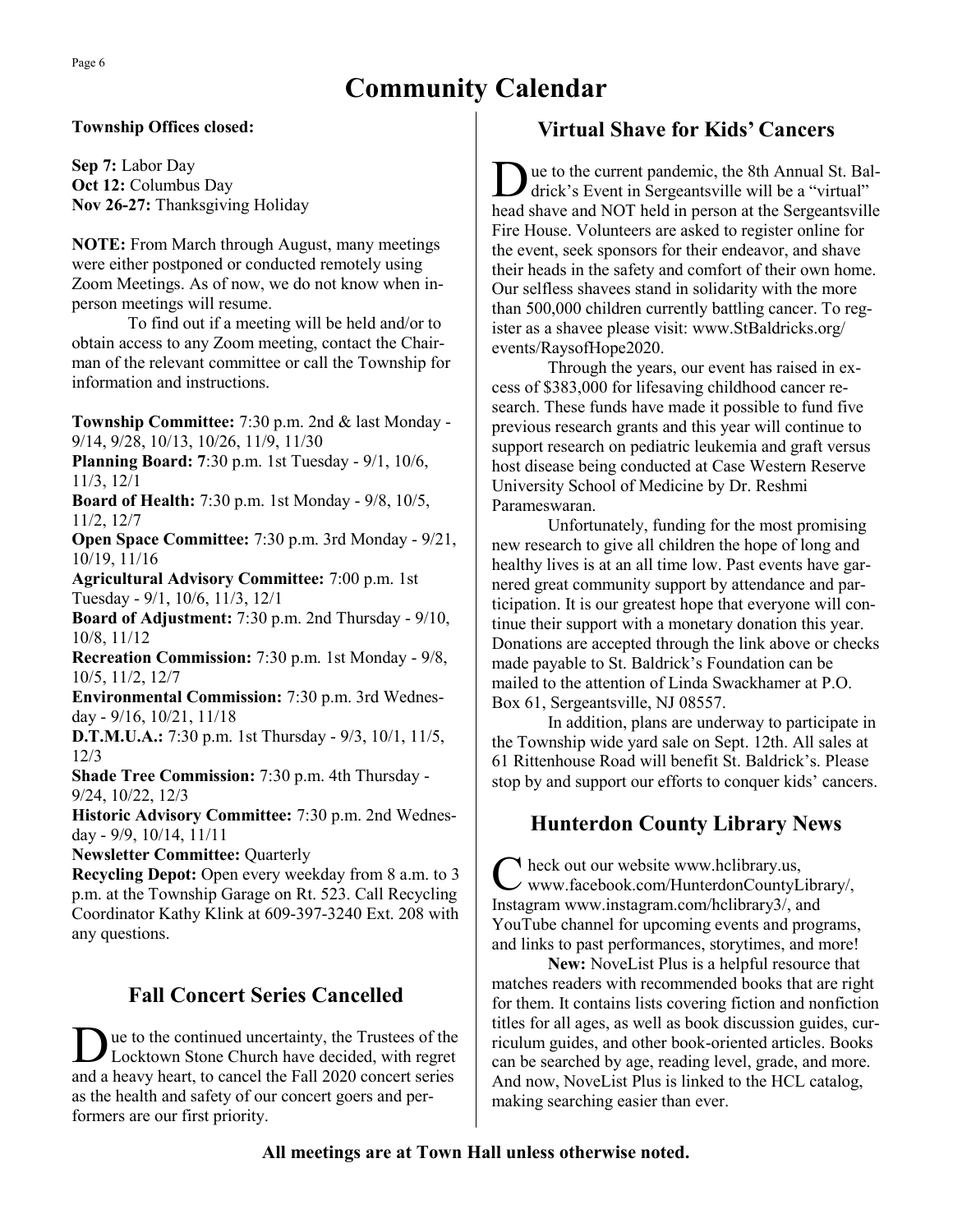# **Church Corner**

#### **Amwell Church of the Brethren**

40 Sandbrook Headquarters Rd, Stockton, NJ Tel: 908-705-1208 Web: www.amwell.org **Sunday school:** 9:15 a.m. **Worship Service:** 10:15 a.m. **Wednesday night Bible study:** 7:00. **Friday night youth group:** 7:00

#### **Cornerstone Christian Church**

226 Locktown-Sergeantsville Rd, Stockton, NJ Tel: 908-237-5227 Web: www.ccc-hc.org Email: pastor-keith@ccc.hc.org **Sunday Worship Service:** 10:30 a.m. **Sunday School for all ages beginning:** 9:15 a.m.

#### **Sandy Ridge Church**

47 Sandy Ridge Road Stockton NJ 08559 Tel: 609-397-0371 Email: sandyridgechurchnj@gmail.com Facebook: Sandy Ridge Community American Baptist Church Web: https://sandyridgechurch.wixsite.com/srbc **Sunday Worship Service:** 11:00am **Sunday School mornings:** 11:00am

#### **Sergeantsville United Methodist Church**

624 Rosemont Ringoes Rd., Stockton, NJ Tel: (609) 397-2333 Web: www.sergeantsvilleumc.com Facebook: https://www.facebook.com/sergeantsvilleumc **Sunday Worship Service:** 10:00 a.m. Check our Facebook page to see if outdoor worship services are being held in the pavilion behind the church, and if so, bring your own chair and mask and join us.

## **Outdoor Clean-up Events**

A <sup>Il</sup> events will be run per the State's requirements is<br>social distancing due to Covid-19. Masks will be ll events will be run per the State's requirements for required.

**September 19, 2020:** Delaware River Clean-up is planned for registration of groups of 8 to 10 and that have been socially connected, such as families, church groups, Scouts, athletic teams, etc. Registration will be required with a designated leader. The leader will meet with the Clean-up coordinators to establish start time and location, gather equipment, and meet for safety training. Registration can be found on the website of the Delaware River Greenway Partnership, look for events. Questions: Kathy Klink, 609-397-3240, ext. 208, kklink@delawaretwpnj.org

# **Fall Fireworks**

A s of our publication deadline, the Recreation Commission has scheduled a Fall Fireworks display for Township residents for Saturday, September 12th at the Dilts Farm Park on Buchanan Road.

#### **NOTE CHANGES DUE TO Covid-19:**

This will be a drive in and drive out event. There will be limited parking capacity at the park to allow for distancing between vehicles.

No picnicking! No alcohol!

Either watch the display from your car or set up chairs in close proximity to your vehicle.

The bathrooms will be closed! We will have a few port-o-johns for emergencies.

The park will close at 5 p.m. that day so we can prepare for the event.

The park will only re-open at 7:30 pm — do not arrive early. Fireworks should start around 8 pm.

Please follow all state guidelines in regard to social distancing.

The rain date is Sunday, September 13th. AS WE APPROACH THE DATE, check the Township website for any further updates or changes.

#### **Household Clean-up Events**

All events at the Township Garage on Rte 523 will b run per the State's requirements for social distancll events at the Township Garage on Rte 523 will be ing due to Covid-19 and will run as they did in the spring, with residents remaining in their cars with masks on.

**Shredder Day:** September 12, 2020, 8:00 am to 11:00 am (in line by 10:45 am). Residents can attend with no more than 10 boxes per carload. If the boxes cannot be placed in the rear of the vehicle, place them on the right side of the vehicle for easy unloading. NO plastic – covers, binders, etc. Staples and paperclips do not have to be removed.

**Household Clean-up Day:** October 17, 2020, 7:00 am to 12:30 pm (in line by 12:00 p.m.) There will be 75 permits available. Residents can purchase permits at the Police Station, Dee Higgins, 609-397-3530, from 9:00 am to 2:00 pm. Permits will be available starting September 21. Monday through Thursday.

**Questions:** Kathy Klink, 609-397-3240, ext. 208, kklink@delawaretwpnj.org

# **Free Rabies Clinic**

As of deadline, we do not have any information of<br>the usual annual free rabies clinic in December. s of deadline, we do not have any information on Please check the Township website for updates.